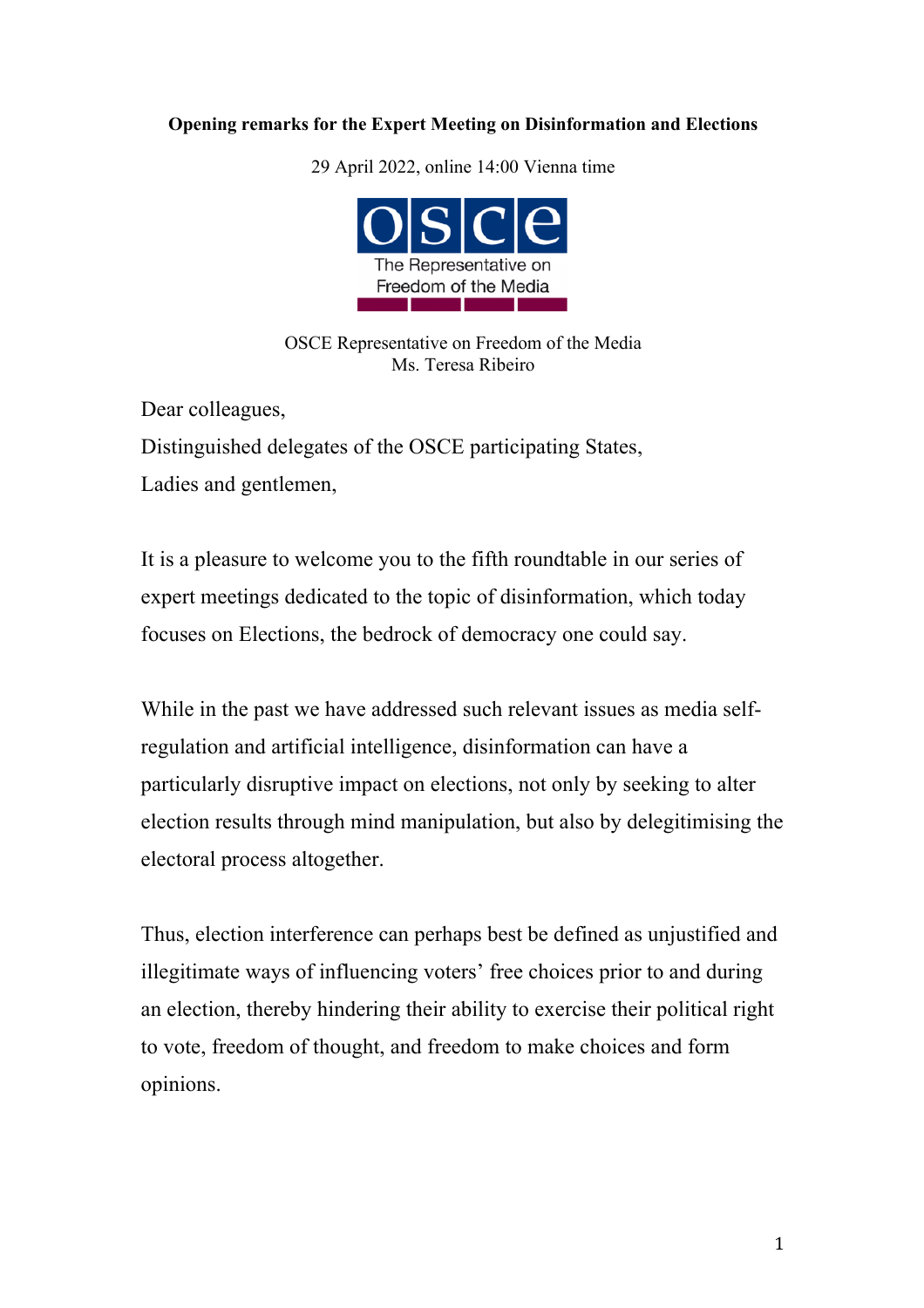To this end, disinformation seeks to manipulate and distort the information that citizens receive by presenting the so-called "alternative facts", conspiracy theories and shocking opinions. They are in fact false news and false accusations, often against political candidates, making it difficult for citizens to make informed choices, while also falsifying or manipulating polling data in order to reduce citizens' trust in the electoral process and, crucially, in its outcomes.

We have witnessed this more explicitly in today's digital age, where "fake news" and disinformation, when combined with technology, can spread faster and more widely than before in the online ecosystem, with the aim of confusing voters. Following the 2016 and 2020 US Presidential elections social media platforms subsequently took steps to mitigate the phenomenon, with Twitter adopting new guidelines in 2020, for instance by labelling and then banning certain accounts that spread disinformation or are in fact fake accounts.

Since then, we have witnessed elections across the entire OSCE region where disinformation, perhaps, has been involved in some way, shape or form, including last weekend in France and just a few weeks ago in Serbia.

In 2020, in co-ordination with the special rapporteurs on freedom of expression of the United Nations and the OAS, we issued a joint declaration shedding light on the issue of disinformation during elections, particularly in the digital age. We expressed specific alarm at the misuse of social media by both State and private actors to subvert election processes, including through the use of propaganda, and denounced the use of disinformation, which can exacerbate and generate election related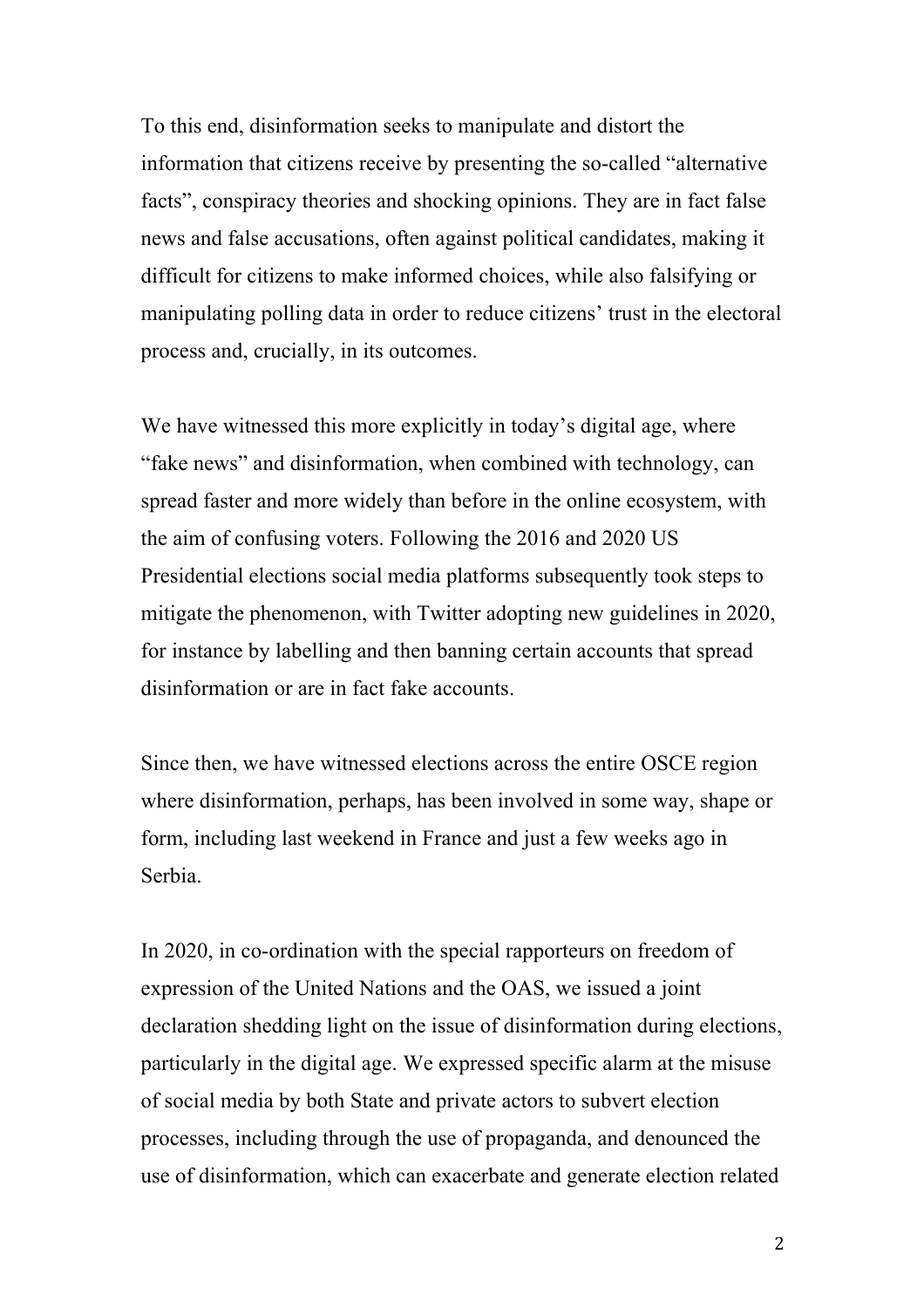tensions. The document also provided a set of recommendations and key standards, calling on participating States to refrain from adopting general or ambiguous laws, such as prohibitions on spreading "falsehoods" or "non-objective information."

Before this, in 2017, we issued another Joint Declaration dedicated to "fake news" and disinformation, in which we expressed concern at how disinformation is often designed and implemented in such a way as to mislead a population. Among its recommendations, we emphasised that media outlets should consider including critical coverage of disinformation and propaganda as part of their news services, particularly during elections, in order to debunk disinformation and provide citizens with reliable, trustworthy information.

Other international bodies, too, have spoken out against the threat of disinformation. Most recently, amid the unfolding Russian invasion of Ukraine, the European Parliament adopted a resolution expressing grave concern at Russia's persistent efforts to destabilise democratic processes across the EU and the Western Balkans, including through disinformation. This shows the threat posed by foreign states that are able to influence and undermine democracy through digital means.

The resolution further stated that disinformation, during election campaigns, may also disproportionately target female journalists through the use of sexist narratives and derogatory language, leading to their discouragement from taking part in these democratic processes and thereby depriving society of crucial voices and perspectives. We must therefore remain ever vigilant to the threat posed by disinformation, including its impact on marginalized voices and communities.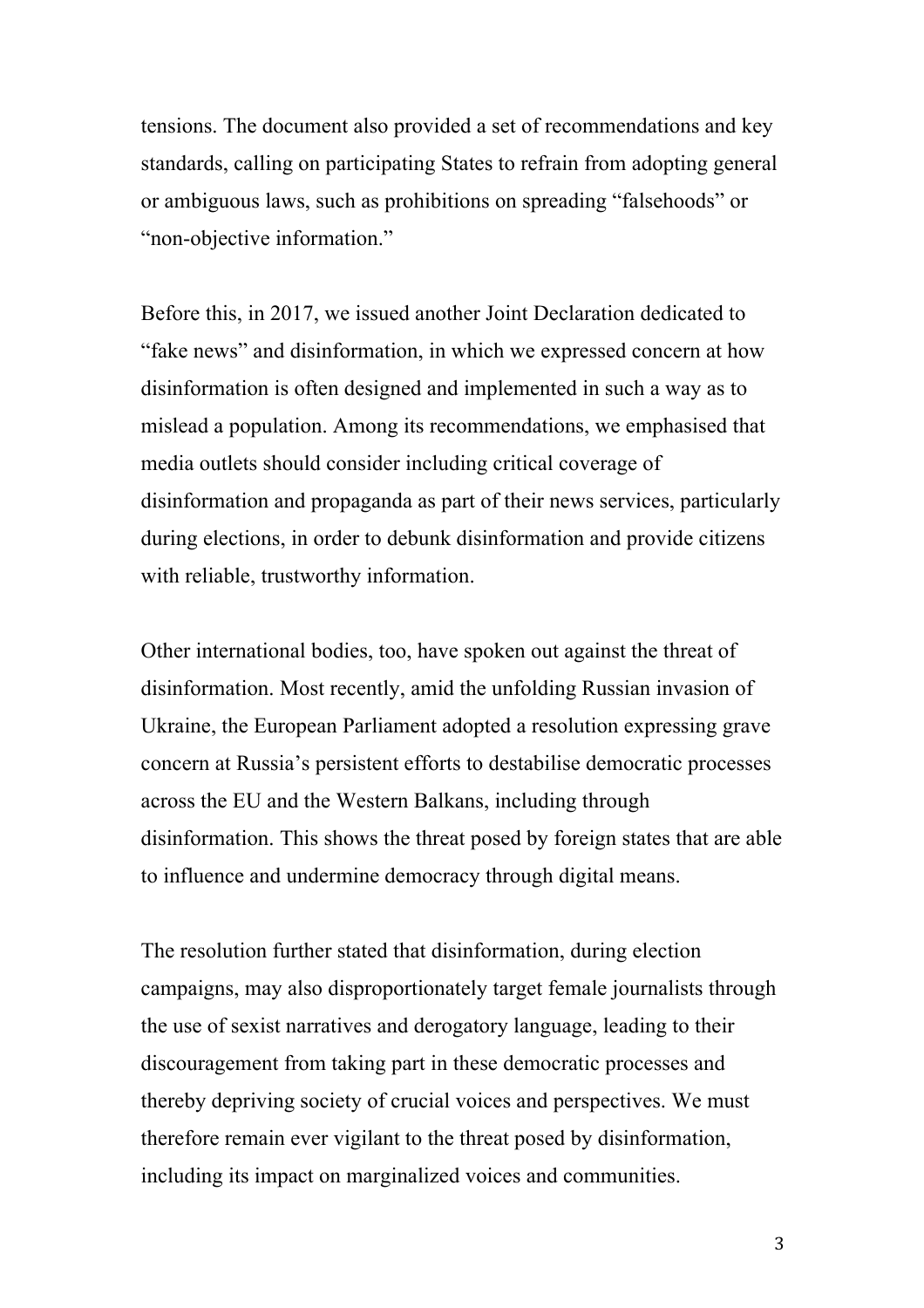How then should we respond to the problem and challenges posed by disinformation? And how can we ensure the credibility and integrity of electoral processes?

First, let me recall the guiding principles and the volume of robust international human rights law and UN standards that can guide us moving forward. Take, for instance, the Human Rights Committee General Comment No.25, which explicitly states that "Persons entitled to vote must be free to vote […] without undue influence […] and to form opinions […] free of […] manipulative interference of any kind." In its later Comment No.34, the UN further underscored the crucial role of a free press in communicating information and ideas between citizens and election candidates, without censorship or restraint.

While these standards must continue to guide us in the digital age, one cannot underestimate the impact that new technologies have had in facilitating the spread of disinformation during elections or, more importantly, the need to adopt robust, human rights-centered policies.

All too often, we have seen governments attempt to tackle election disinformation through prior restraint and the blocking of internet sources. Yet, in doing so, they themselves may be inadvertently restricting people's human rights and freedom of expression, having a chilling effect on public discourse and public engagement.

Instead, it is crucial that any restriction or legal curbs on disinformation pass the strict test of Article 19 of the International Covenant on Civil and Political Rights; in other words, that they be provided by law and be a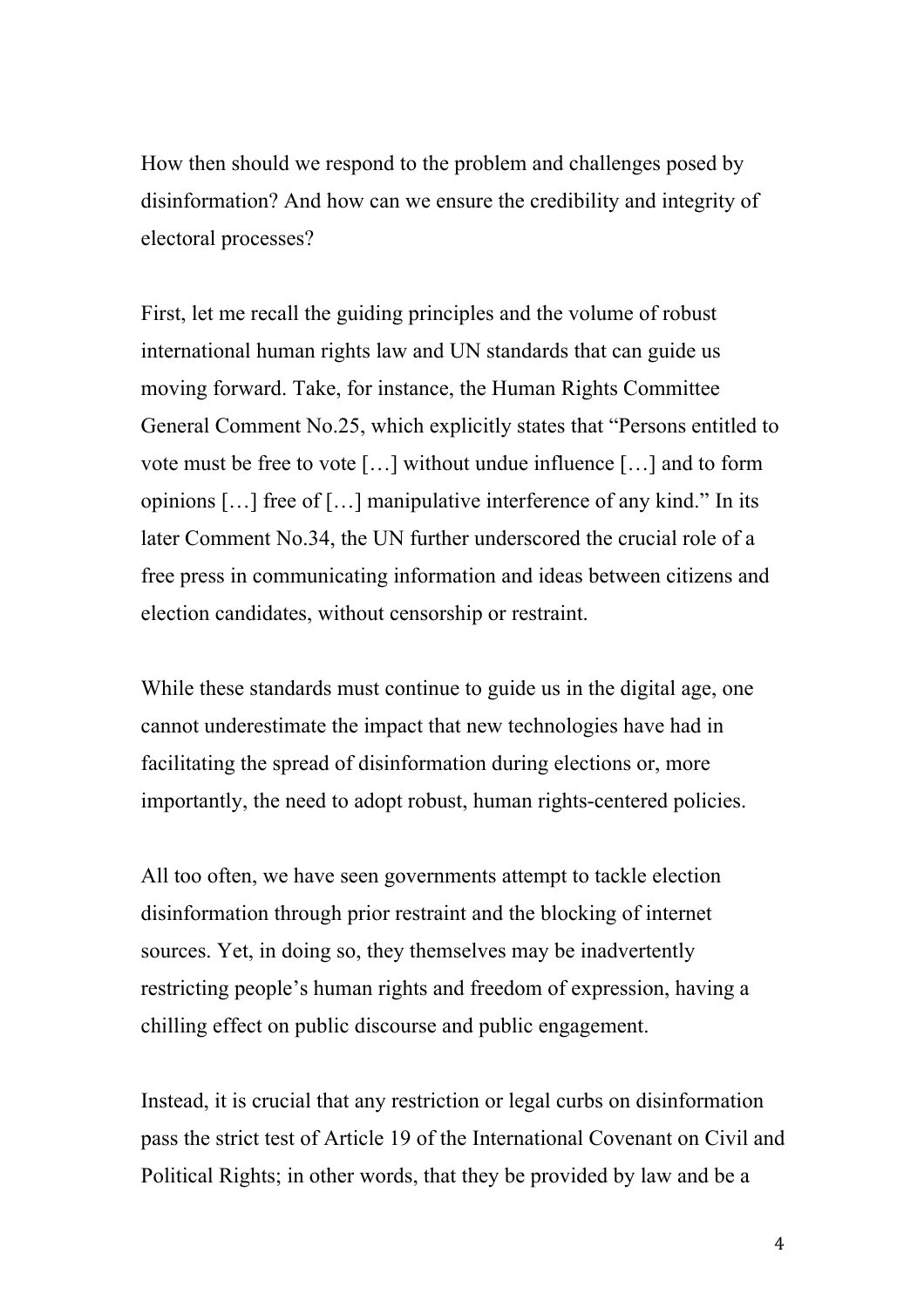necessary and proportionate measure in view of the international standards.

States should also consider supporting positive measures, such as the promotion of independent fact-checking mechanisms and public education campaigns during elections, while adopting clear and appropriate laws that prohibit the dissemination of statements that are specifically designed to obstruct individuals' right to vote, such as the spread of incorrect information about where and when to vote.

Another key component of any response to disinformation is media literacy. As one of the most effective ways of building resilience against disinformation in the long run, media literacy campaigns, particularly prior to elections, can help counter disinformation by empowering citizens with the tools and knowledge to spot false stories and hold media accountable on the quality of the information they share as well as to act responsibly as content providers.

This, however, requires a multi-stakeholder approach, working closely with governments, the media, civil society and other stakeholders to engage in promoting media and digital literacy as well as raising awareness about the harms posed by disinformation during election periods. The OSCE, with its comprehensive approach to security, remains an effective platform on which to engage on this topic, particularly in theses dire times that we face.

My office will therefore endeavour to strategically engage with the OSCE participating States, on a bilateral level and in line with the mandate bestowed upon me, to share best practices and provide expert policy